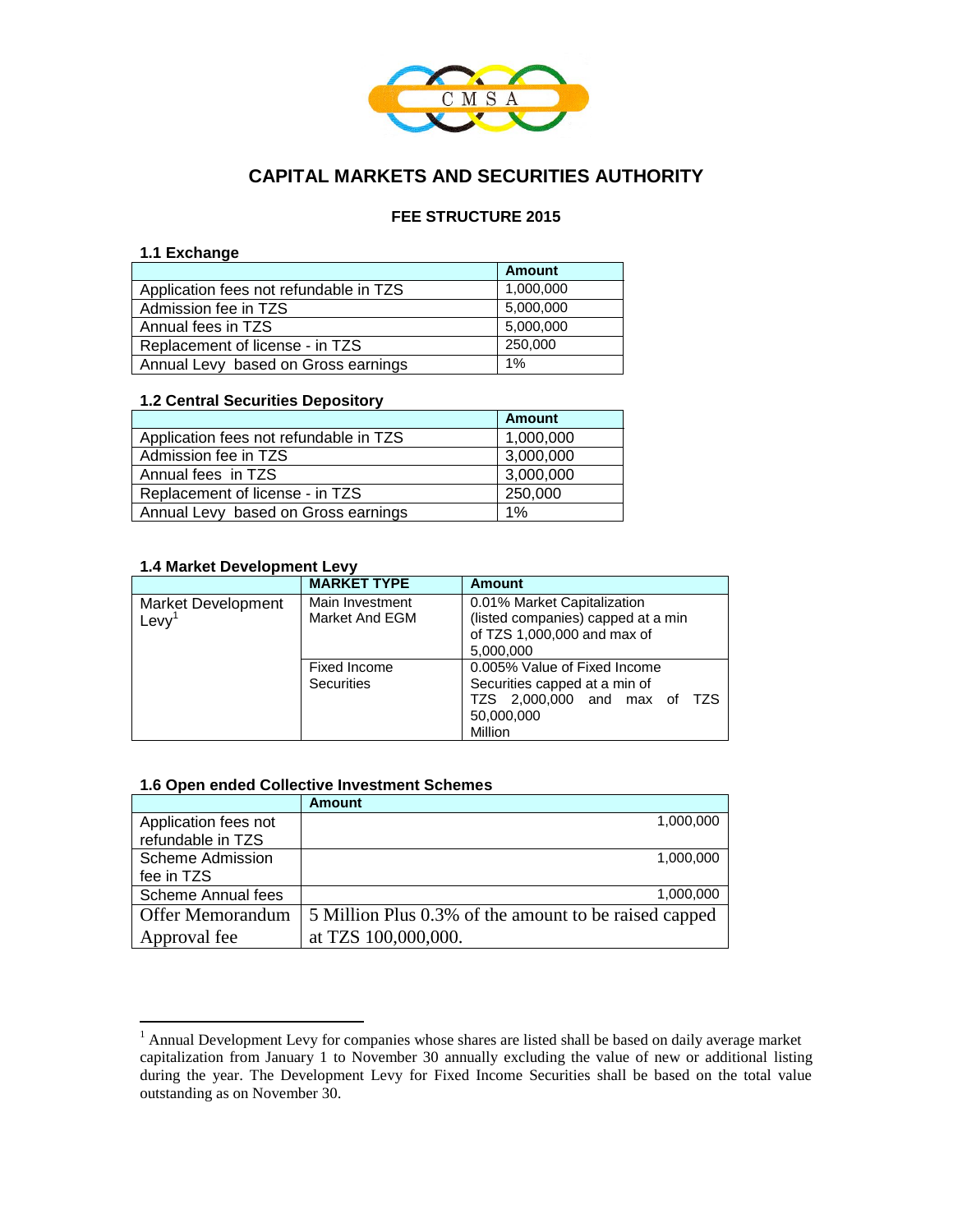|                                        | <b>Amount</b>                                                |
|----------------------------------------|--------------------------------------------------------------|
| Application fees not refundable in TZS | 1,000,000                                                    |
| Scheme Admission fee in TZS            | 5,000,000                                                    |
| Scheme Annual fees                     | 5,000,000                                                    |
| Offer Memorandum Approval fee          | 5 Million Plus 0.05% of the<br>amount to be raised capped at |
|                                        | TZS 100,000,000.                                             |

#### **1.6 Closed ended Collective Investment Schemes (Investment Management companies)**

# **2.0 Market Intermediaries**

# **2.1 Broker/ Dealer – Securities Market**

|                                                        | <b>Amount</b> |
|--------------------------------------------------------|---------------|
| Application fees not refundable in TZS                 | 1,000,000     |
| Admission fee in TZS                                   | 2,000,000     |
| Annual fees to be reviewed as market grows -<br>in TZS | 2,000,000     |
| Replacement of license - in TZS                        | 250,000       |
| Annual Levy based on Gross earnings                    | 0.5%          |

#### **2.2 Broker/ Dealer – Bond Traders**

|                                        | Amount    |
|----------------------------------------|-----------|
| Application fees not refundable in TZS | 1.000.000 |
| Admission fee in TZS                   | 2,000,000 |
| Annual fees                            | 2,000,000 |
| Replacement of license - in TZS        | 250,000   |

# **2.3 Commodity Exchange Trading and Intermediary Members**

|                                        | Amount    |
|----------------------------------------|-----------|
| Application fees not refundable in TZS | 1.000.000 |
| Admission fee in TZS                   | 2,000,000 |
| Annual fees                            | 2,000,000 |
| Replacement of license - in TZS        | 250,000   |
| Annual levy (By value)                 | 0.5%      |

### **2.4 Commodity Exchange Clearing Members**

|                                        | Amount    |
|----------------------------------------|-----------|
| Application fees not refundable in TZS | 1.000.000 |
| Admission fee in TZS                   | 5,000,000 |
| Annual fees                            | 5,000,000 |
| Replacement of license - in TZS        | 250,000   |

# **2.5 Dealer Representatives**

|                                        | Amount    |
|----------------------------------------|-----------|
| Application fees not refundable in TZS | 500,000   |
| Admission fee in TZS                   | 1.000.000 |
| Annual fees                            | 1,000,000 |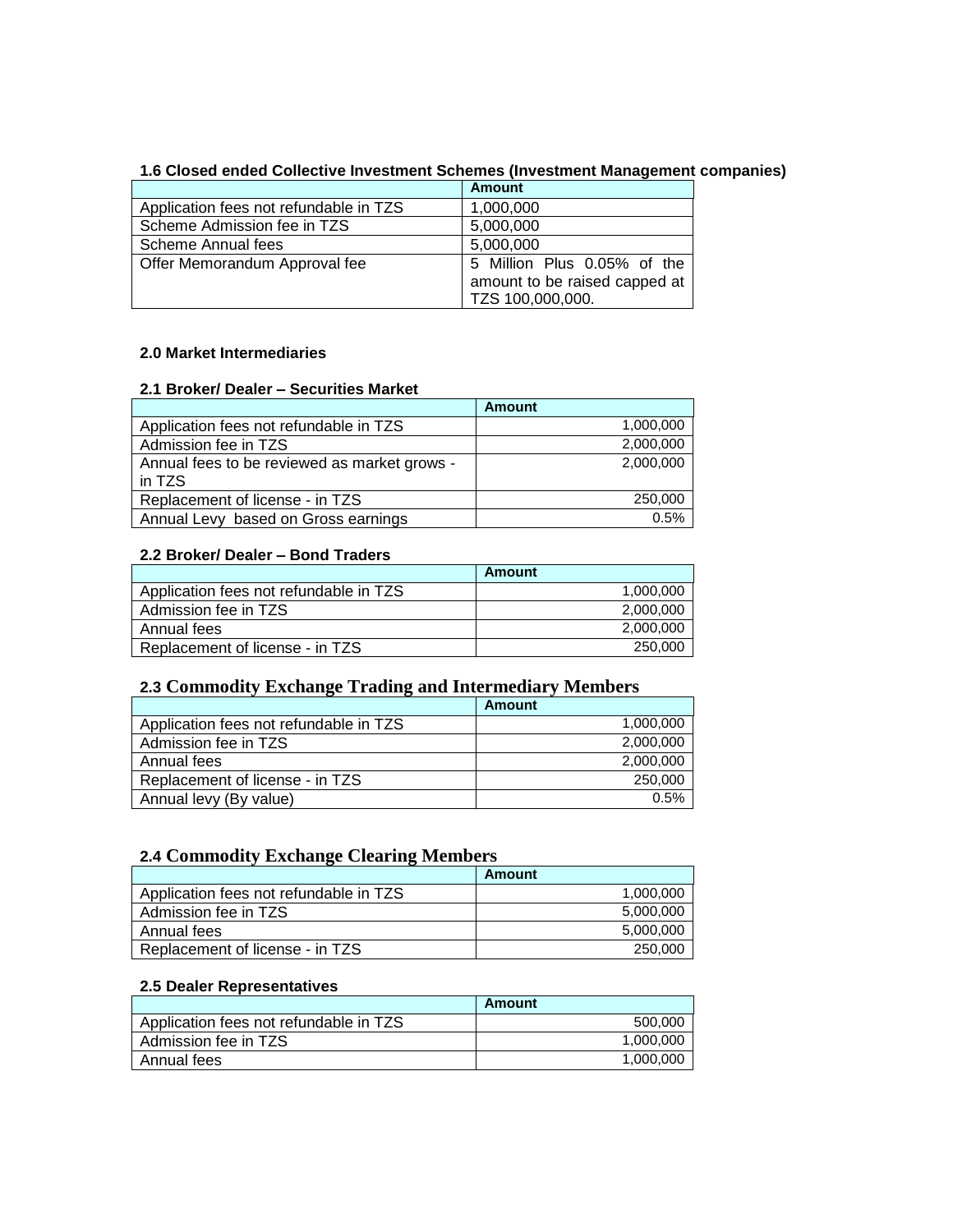#### **2.6 Investment Advisors**

|                                        | Amount    |
|----------------------------------------|-----------|
| Application fees non-refundable in TZS | 500,000   |
| Admission fee in TZS                   | 3,000,000 |
| Annual fees                            | 3,000,000 |
| Replacement of license - in TZS        | 250,000   |

#### **2.7 Investment Advisors – Fund Managers**

|                                                                                  | <b>Amount</b> |
|----------------------------------------------------------------------------------|---------------|
| Application fees non-refundable in TZS                                           | 1,000,000     |
| Admission fee in TZS                                                             | 5,000,000     |
| Annual fees                                                                      | 5,000,000     |
| Replacement of license - in TZS                                                  | 250,000       |
| Levy based on Gross earnings derived from<br>managing High net worth individuals | 0.5%          |
| investment fund                                                                  |               |
|                                                                                  |               |

#### **2.8 EGM NOMAD**

|                                        | Amount    |
|----------------------------------------|-----------|
| Application fees not refundable in TZS | 1,000,000 |
| Admission fee in TZS                   | 3,000,000 |
| Annual fees                            | 3,000,000 |
| Replacement of license - in TZS        | 250,000   |

# **2.9 EGM NOMAD AUTHORIZED REPRESENTATIVES**

|                                        | <b>Amount</b> |
|----------------------------------------|---------------|
| Application fees not refundable in TZS | 250,000       |
| Admission fee in TZS                   |               |
| Annual fees                            | 1,000,000     |

### **2.10 CSD MEMBER- CUSTODIAN**

|                                        | Amount    |
|----------------------------------------|-----------|
| Application fees not refundable in TZS | 2,500,000 |
| Admission fee in TZS                   | 5,000,000 |
| Annual fees                            | 5,000,000 |
| Replacement of license - in TZS        | 250,000   |

#### **2.11 CSD MEMBER- REGISTRAR**

|                                        | Amount    |
|----------------------------------------|-----------|
| Application fees not refundable in TZS | 2,500,000 |
| Admission fee in TZS                   |           |
| Annual fees                            | 2,500,000 |

#### **3.0 TRANSACTION FEES**

# **3.1 Transaction fee - Equity**

|                         | Of the Transaction value |
|-------------------------|--------------------------|
| <b>Transaction fees</b> |                          |
| - Seller                | 0.14%                    |
| - Buver                 | 0.14%                    |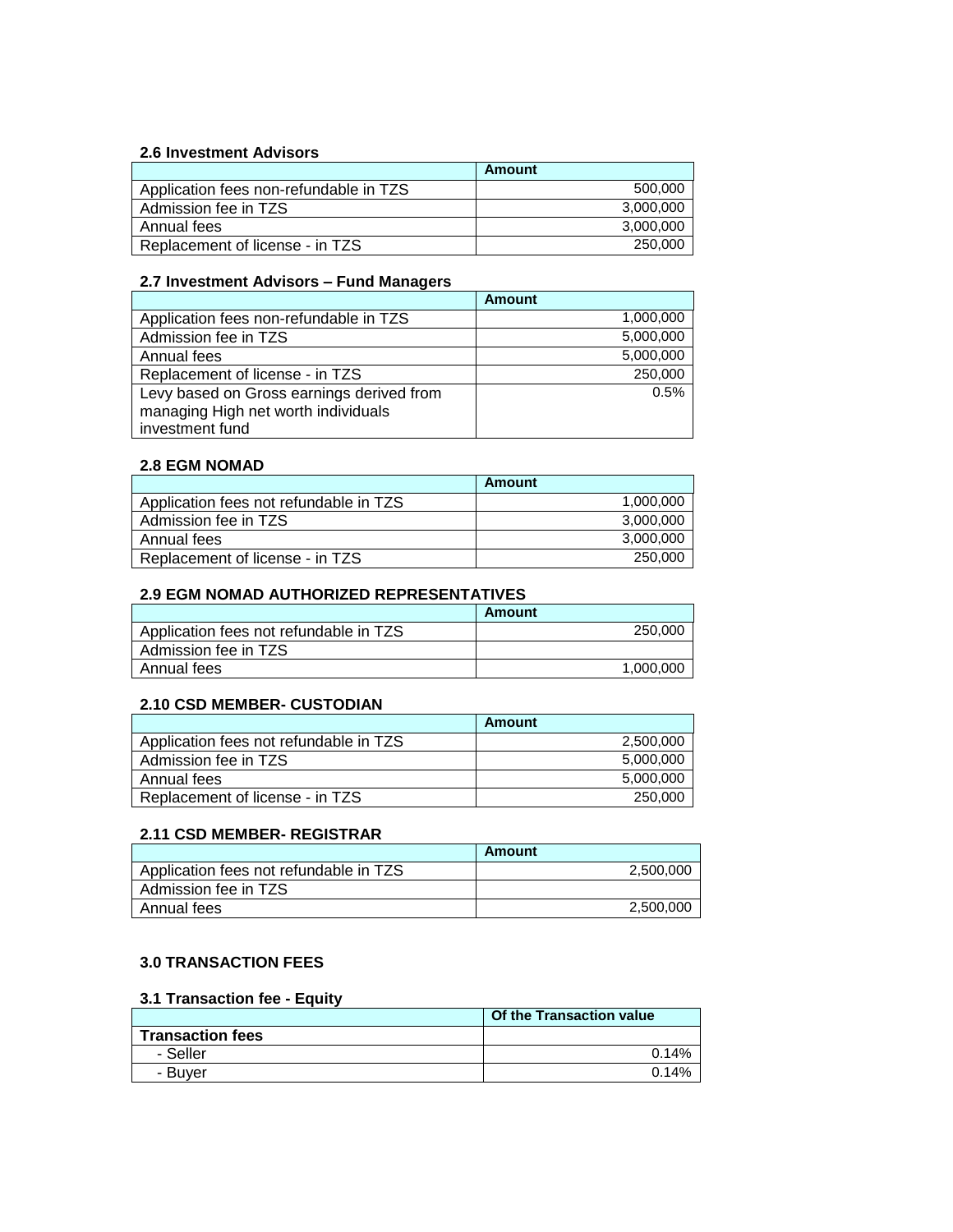#### **3.2 Transaction fee - bond**

|                         | Of the Transaction value |
|-------------------------|--------------------------|
| <b>Transaction fees</b> |                          |
| - Seller                | 0.005%                   |
| - Buver                 | 0.005%                   |

### **3.3 Transaction fee - Commodity**

|                         | <b>Of the Transaction value</b> |
|-------------------------|---------------------------------|
| <b>Transaction fees</b> |                                 |
| - Seller                | $0.07\%$                        |
| - Buver                 | 0.07%                           |

### **3.4 Mergers and acquisition (re-admission)**

|                                          | Amount6    |
|------------------------------------------|------------|
| Application fees non-refundable in TZS   | 2,500,000  |
| Approval fee equity less than 10 billion | 10,000,000 |
| Approval fee equity 10 billion and above | 20,000,000 |

#### **3.5 Listed REIT**

|                                     | <b>New Fee</b>               |
|-------------------------------------|------------------------------|
| Application fee                     | 1,000,000                    |
| Annual fee                          | 0.15% of value of offer of   |
|                                     | REIT Securities subject to a |
|                                     | maximum of 20,000,000        |
| Approval fee of Offering Memorandum | 0.1125% of value of offer of |
|                                     | securities and a maximum of  |
|                                     | TZS 150,000,000              |

### **3.6 Unlisted REIT**

|                                     | <b>New Fee</b>               |
|-------------------------------------|------------------------------|
| <b>Application fee</b>              | 1,000,000                    |
| <b>Annual fee</b>                   | 2,000,000                    |
| Approval fee of Offering Memorandum | $0.1125\%$ of value of offer |
|                                     | of securities and a          |
|                                     | maximum of TZS               |
|                                     | 150,000,000 maximum of       |
|                                     | TZS 150,000,000              |

### **4.0 PROSPECTUS EVALUATION FEES**

### **4.1 Main Market**

| <b>Market Value Shares in TZS.</b> | <b>Amount</b>            |
|------------------------------------|--------------------------|
| 1 billion or less                  | 5 Million                |
| Between 1 billion and 5 billion    | 5 Million plus 0.2% of   |
|                                    | the amount exceeding     |
|                                    | TZS 1 billion.           |
| Between 5 billion and 10 billion   | 30 Million plus 0.1% of  |
|                                    | the amount exceeding     |
|                                    | TZS 5 billion.           |
| More than 10 billion               | 50 Million plus 0.05% of |
|                                    | the amount exceeding     |
|                                    | TZS 10 billion           |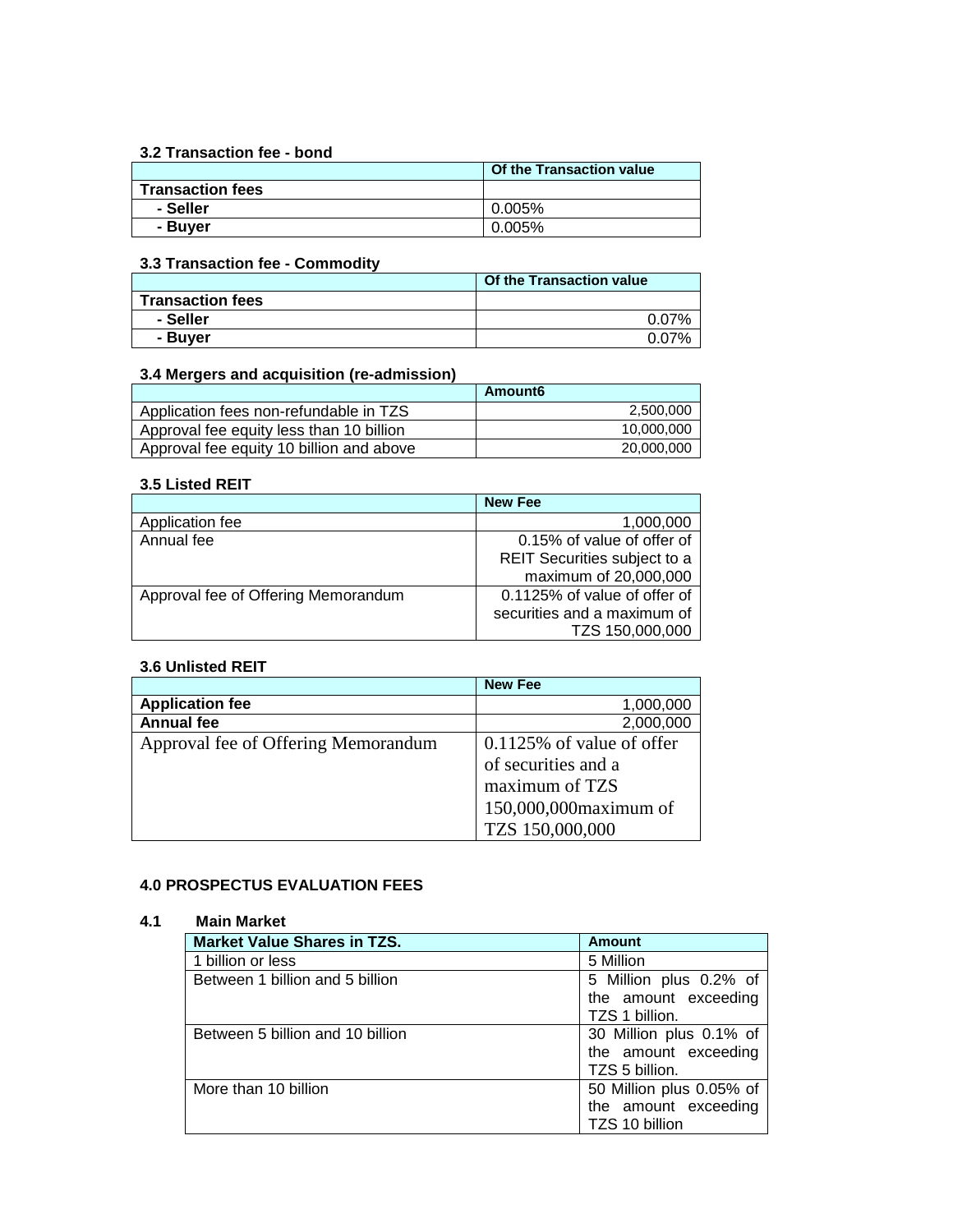#### **4.2 Enterprise Growth Market**

| <b>Market Value Shares in TZS.</b> | Amount                                                             |
|------------------------------------|--------------------------------------------------------------------|
| 1 billion or less                  | 5 Million                                                          |
| Between 1 billion and 5 billion    | 5 Million plus 0.2% of the<br>amount exceeding TZS 1<br>billion.   |
| Between 5 billion and 10 billion   | 15 Million plus 0.1% of the<br>amount exceeding TZS 5<br>billion.  |
| More than 10 billion               | 25 Million plus 0.05% of the<br>amount exceeding TZS 10<br>billion |

### **4.3 EAC CROSS LISTED – MAIN**

| <b>Market Value Shares in TZS.</b> | <b>Amount</b>                                                      |
|------------------------------------|--------------------------------------------------------------------|
| 1 billion or less                  | 5 Million                                                          |
| Between 1 billion and 5 billion    | 5 Million plus 0.2% of the<br>amount exceeding TZS 1<br>billion.   |
| Between 5 billion and 10 billion   | 30 Million Plus 0.1% of the<br>amount exceeding TZS 5<br>billion.  |
| More than 10 billion               | 50 Million plus 0.05% of the<br>amount exceeding TZS 10<br>billion |

# **4.5 Right / Bonus Issue**

| <b>Market Value Shares in TZS.</b> | <b>Amount</b>              |
|------------------------------------|----------------------------|
| 1 billion or less                  | 5 Million                  |
| Between 1 billion and 5 billion    | 5 Million Plus 0.2% of the |
|                                    | amount exceeding TZS 1     |
|                                    | billion.                   |
| Between 5 billion and 10 billion   | 30 Million Plus 0.1% of    |
|                                    | the amount exceeding       |
|                                    | TZS 5 billion.             |
| More than 10 billion               | 50 Million plus 0.05% of   |
|                                    | the amount exceeding       |
|                                    | TZS 10 billion             |

# **4.6 Commodity Contract Approval**

|                                        | Amount    |
|----------------------------------------|-----------|
| Application fees not refundable in TZS | 2,000,000 |
| Admission fee in TZS                   | 5,000,000 |

# **4.7 Data Vendors – such as Bloomberg, Reuters**

|                                        | Amount    |
|----------------------------------------|-----------|
| Application fees non-refundable in TZS | 2.500.000 |
| Admission fee in TZS                   | 7,500,000 |